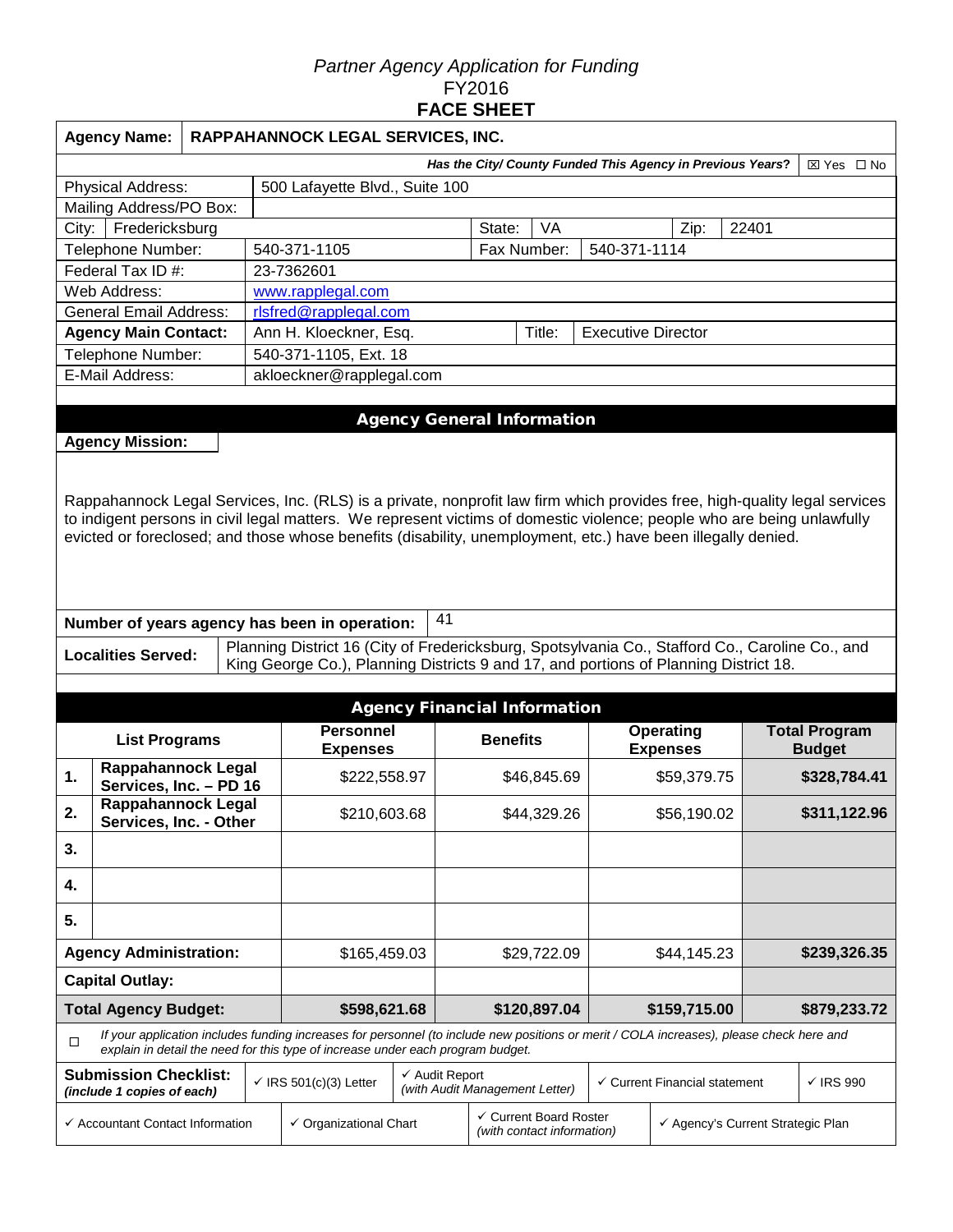## *Partner Agency Funding Application FY 2016 BUDGET EXPLANATIONS*

*Agency Name: Page 2*

**Rappahannock Legal Services, Inc.**

### **Agency Administrative Expenses:**

**In the box below, provide an overview of the administrative costs detailed on the face sheet for the agency as a whole. Please provide justification for and specific amounts of administrative costs that are defrayed by locality funds. If your agency is requesting an increase or decrease in administrative funding, please describe, in detail, the reasons for these changes. (The description should not exceed 15 lines of text.)**

Administrative costs for the agency as a whole include that portion of salaries, benefits and overhead (rent, utilities, supplies, postage, professional development, dues and fees, equipment maintenance and repair and program insurance) allocable to the administrative functions of the organization. Administrative costs associated with the Fredericksburg office, which serves Planning District 16, are estimated at \$122,966, approximately 51.38 percent of the total administrative costs for the organization.

The total funding requested from the local jurisdictions within Planning District 16 is \$96,412 which represents 21.34% of the 2016 budget for the Fredericksburg office. Of that amount, the total administrative costs to be covered by the requested funding is \$26,243.

### **Capital Outlay:**

**In the box below, provide an overview of the capital expenses detailed on the face sheet for the agency as a whole. Please provide justification for and specific amounts of capital costs that are defrayed by locality funds. (The description should not exceed 10 lines of text.)**

N/A

#### **Personnel Expenses (General):**

**In the box below, provide an overview of any increases or decreases in general personnel expenses for the agency. This would include any planned or projected merit or COLA increases, or new positions being requested. Also include a description of any changes to agency benefits structure or cost. (The description should not exceed 10 lines of text.)**

RLS does not anticipate any increases in salaries through merit or COLA raises in FY16. Over the past three years we have seen a steady increase in the cost of our health benefits. In an effort to deal with the ever-increasing costs, RLS routinely reviews the employee contribution to those costs.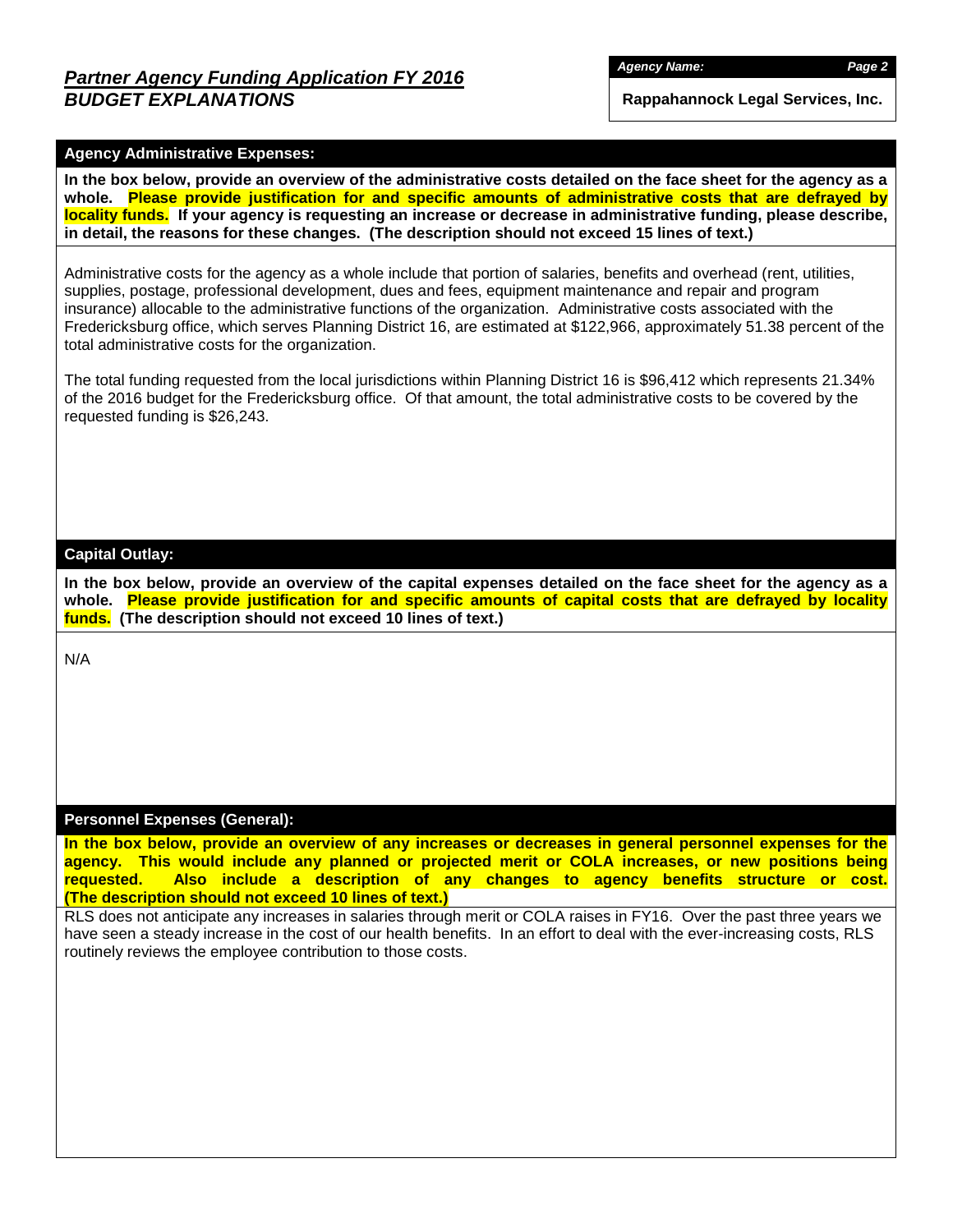# *Partner Agency Funding Application FY 2016 BUDGET EXPLANATIONS*

*Agency Name: Page 3*

**Rappahannock Legal Services, Inc.**

|                                                                                                                                                                                                                |               | <b>Budget Information</b>                                                                                                                                                                                                                                                      |           |  |  |  |  |  |  |  |
|----------------------------------------------------------------------------------------------------------------------------------------------------------------------------------------------------------------|---------------|--------------------------------------------------------------------------------------------------------------------------------------------------------------------------------------------------------------------------------------------------------------------------------|-----------|--|--|--|--|--|--|--|
| Please complete the following chart with the financial information for the agency as a whole. In each area include the<br>budget specifically allocated to your agency from each locality/entity listed below. |               |                                                                                                                                                                                                                                                                                |           |  |  |  |  |  |  |  |
|                                                                                                                                                                                                                | FY2014 Actual | FY2015 Budgeted<br><b>FY2016 Projected</b><br>\$1,500<br>\$1,500<br>\$29,380<br>\$29,380<br>\$4,403<br>\$4,403<br>\$28,684<br>\$28,684<br>\$32,445<br>\$32,445<br>\$32,062<br>\$32,000<br>\$655,315<br>\$664.763<br>-0-<br>-0-<br>\$50,000<br>\$50,000<br>\$36,059<br>\$39,415 |           |  |  |  |  |  |  |  |
| <b>Caroline</b>                                                                                                                                                                                                | \$1,500       |                                                                                                                                                                                                                                                                                |           |  |  |  |  |  |  |  |
| Fredericksburg                                                                                                                                                                                                 | \$29,380      |                                                                                                                                                                                                                                                                                |           |  |  |  |  |  |  |  |
| <b>King George</b>                                                                                                                                                                                             | \$4,403       |                                                                                                                                                                                                                                                                                |           |  |  |  |  |  |  |  |
| Spotsylvania                                                                                                                                                                                                   | \$28,684      |                                                                                                                                                                                                                                                                                |           |  |  |  |  |  |  |  |
| <b>Stafford</b>                                                                                                                                                                                                | \$32,445      |                                                                                                                                                                                                                                                                                |           |  |  |  |  |  |  |  |
| <b>United Way</b>                                                                                                                                                                                              | \$67,000      |                                                                                                                                                                                                                                                                                |           |  |  |  |  |  |  |  |
| <b>Grants</b>                                                                                                                                                                                                  | \$670,255     |                                                                                                                                                                                                                                                                                |           |  |  |  |  |  |  |  |
| <b>Client Fees</b>                                                                                                                                                                                             | -0-           |                                                                                                                                                                                                                                                                                |           |  |  |  |  |  |  |  |
| <b>Fundraising</b>                                                                                                                                                                                             | \$73,406      |                                                                                                                                                                                                                                                                                |           |  |  |  |  |  |  |  |
| <b>Other</b> (explain below)                                                                                                                                                                                   | \$36,752      |                                                                                                                                                                                                                                                                                |           |  |  |  |  |  |  |  |
| <b>Total Agency Budget</b>                                                                                                                                                                                     | \$943,825     | \$873,204                                                                                                                                                                                                                                                                      | \$879,234 |  |  |  |  |  |  |  |

Detail below what is included in the category 'Other':

|                                            | <b>FY2014 Actual</b> | <b>FY2015 Budgeted</b> | <b>FY2016 Projected</b> |  |  |
|--------------------------------------------|----------------------|------------------------|-------------------------|--|--|
| <b>GAL/Attorneys' Fees</b>                 | \$36,700             | \$27,000               | \$28,000                |  |  |
| Interest Income                            | \$52                 | \$60                   | \$70                    |  |  |
| <b>Budget Shortfall (from</b><br>reserves) | -0-                  | \$12,355               | \$7,989                 |  |  |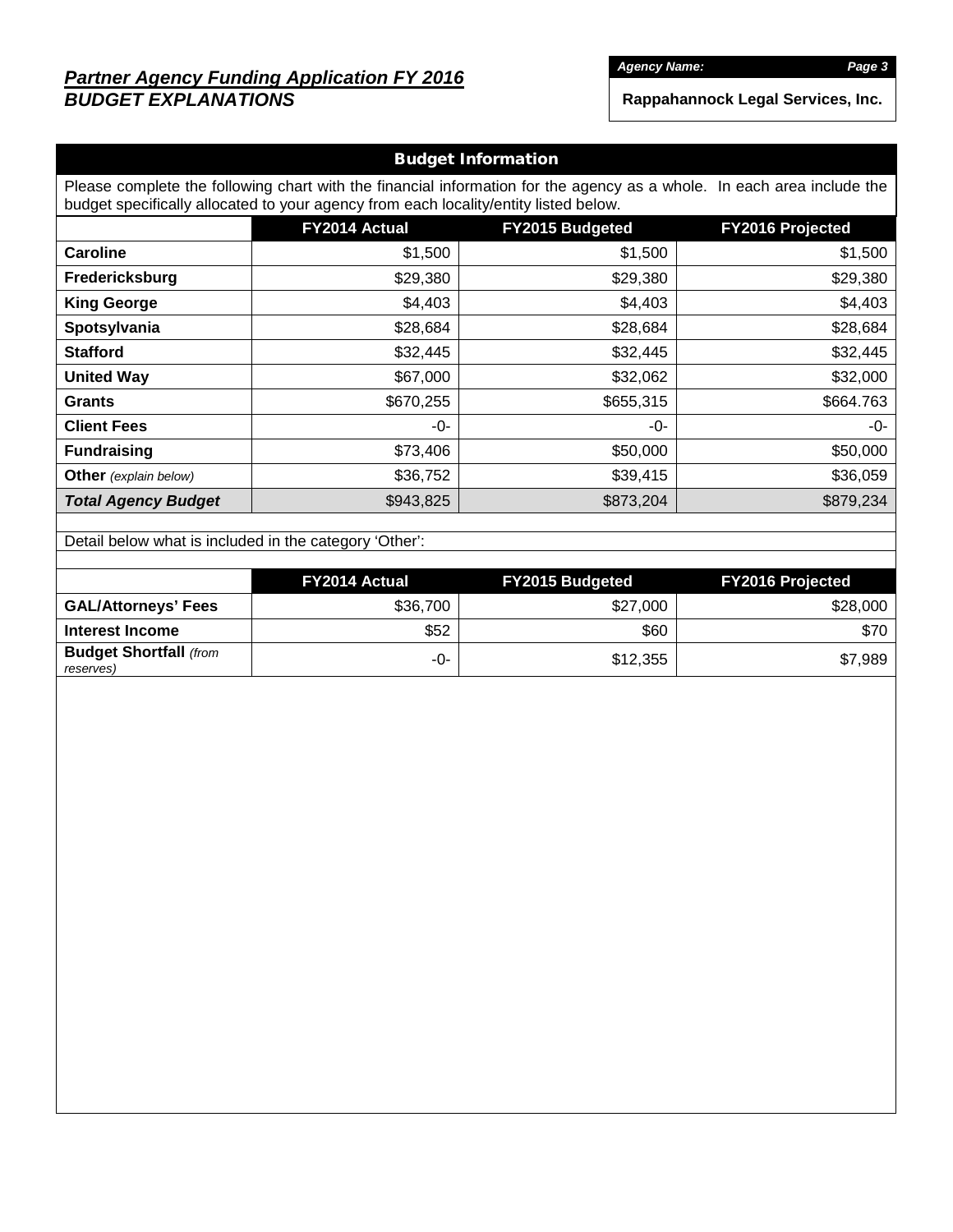# *Partner Agency Funding Application FY 2016 BUDGET EXPLANATIONS*

*Agency Name: Page 4*

**Rappahannock Legal Services, Inc.**

Please detail below any legislative initiatives or issues that may impact the agency for the upcoming year and how you are planning for them. This could include new legislation that may increase or decrease projected funding at any level (Federal/State/Local), or could affect grants or designated funds as they are currently received. If you are aware of "outside" funding sources that will expire or be reduced on a set cycle or date, please note those below and how you are planning for them.

RLS has been told that there is a possibility that our main funding source, Legal Services Corporation of Virginia, may experience up to a 5% cut in funding in the coming year, starting in January of 2015. We are therefore projecting a shortfall and will be balancing our budget by using some of our reserves. We also plan to aggressively seek other funding sources.

Please detail below any identified agency needs or areas of concern that are currently not being addressed in your funding request. This could include training or technical assistance for specific areas, administrative support for a program or service, evaluation of current programs, or consultation for strategic planning, board support, or fundraising.

The continuing need in our office is for more staff attorneys. Since we turn away approximately two out of every three applications due to our lack of staffing, we are able to meet only a small fraction of the most critical civil legal needs of indigent clients in this area. There is no right to a free attorney in civil legal matters, so that means that when we reject an applicant, there is no alternative which could provide free legal help in civil matters. Our funding request in this application asks for level funding in order to safeguard our current level of staffing, but the overwhelming need in our organization is for more advocates to take on more cases.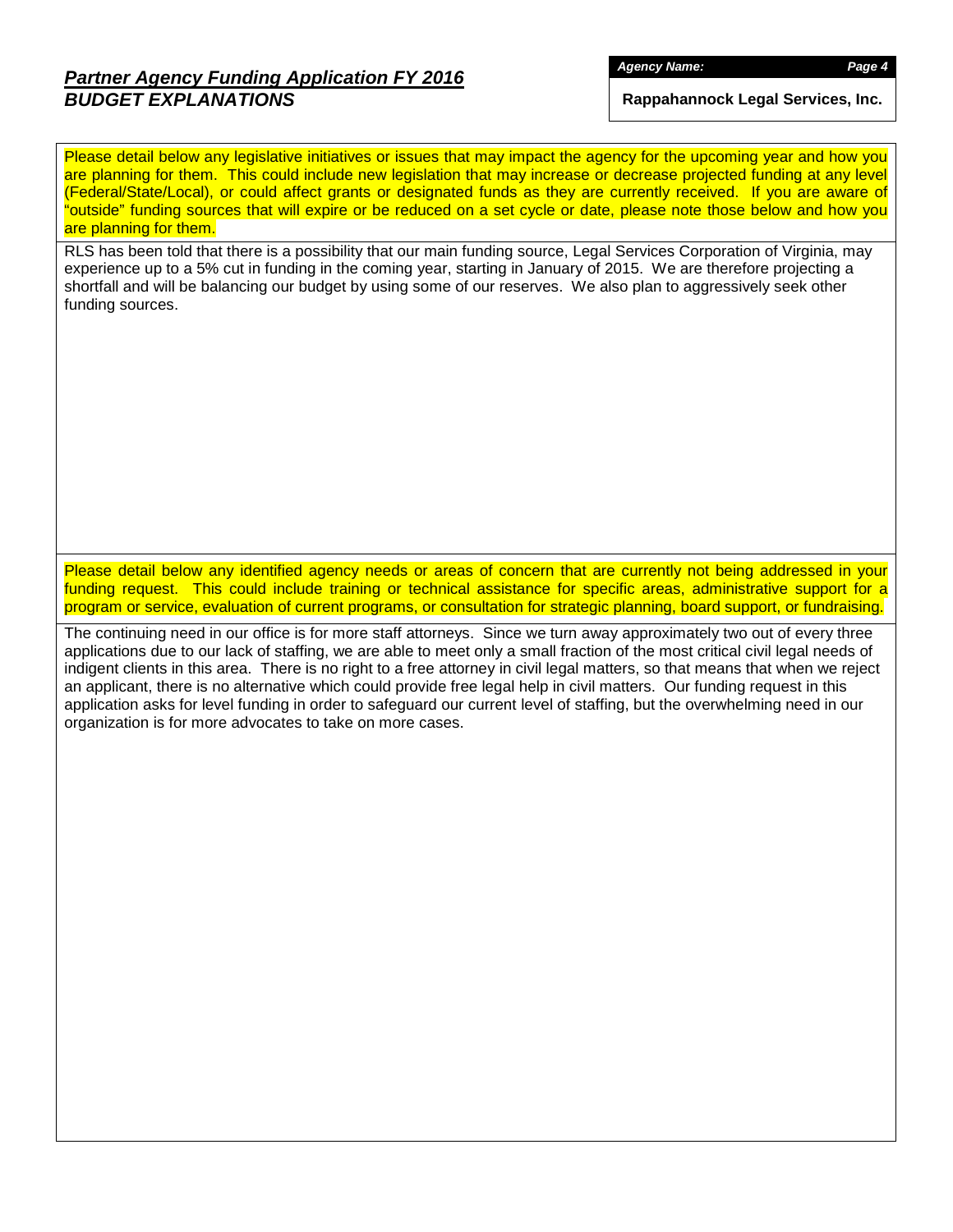*Agency Name: Page 5*

**Rappahannock Legal Services, Inc.**

**Please use the area below to provide any locality specific notes or statements that may be relevant to your application.**

### City of Fredericksburg:

Total Fredericksburg Cases in FY 14– 107

305 People helped – 149 adults, 156 children

\$17,701 lump sum awards, \$64,791 monthly awards, \$82,492 annualized (All support orders)

\$39,348 lump sum avoided, \$46 monthly avoided, \$39,900 annualized avoided

These statistics show the effectiveness of our targeted advocacy to get real results for our clients.

#### Caroline County:

Total Caroline County Cases in FY 14– 55 162 People helped – 80 adults, 82 children \$33,458 Avoided

#### King George County:

Total King George County Cases in FY 14– 30 81 People helped – 38 adults, 43 children \$19,656 lump sum awards, \$1,458 monthly awards, \$37,452 annualized (All support orders)

#### Spotsylvania County:

Total Spotsylvania County Cases in FY 14 – 188 511 People helped – 259 adults, 252 children \$46,811 lump sum awards, \$92.505 monthly awards, \$139,316 annualized awards (Support, housing, unemployment) \$118,745 lump sum avoided, \$300 monthly avoided, \$122,345 annualized avoided (Bankruptcy, support, housing)

### Stafford County:

Total Stafford County Cases in FY 14– 148 419 People helped – 198 adults, 221 children \$24,418 lump sum awards, \$13,420 monthly awards, \$185,460 annualized awards (Support, unemployment) \$228,436 lump sum avoided (Bankruptcy/credit/consumer, landlord-tenant, social security/SSDI)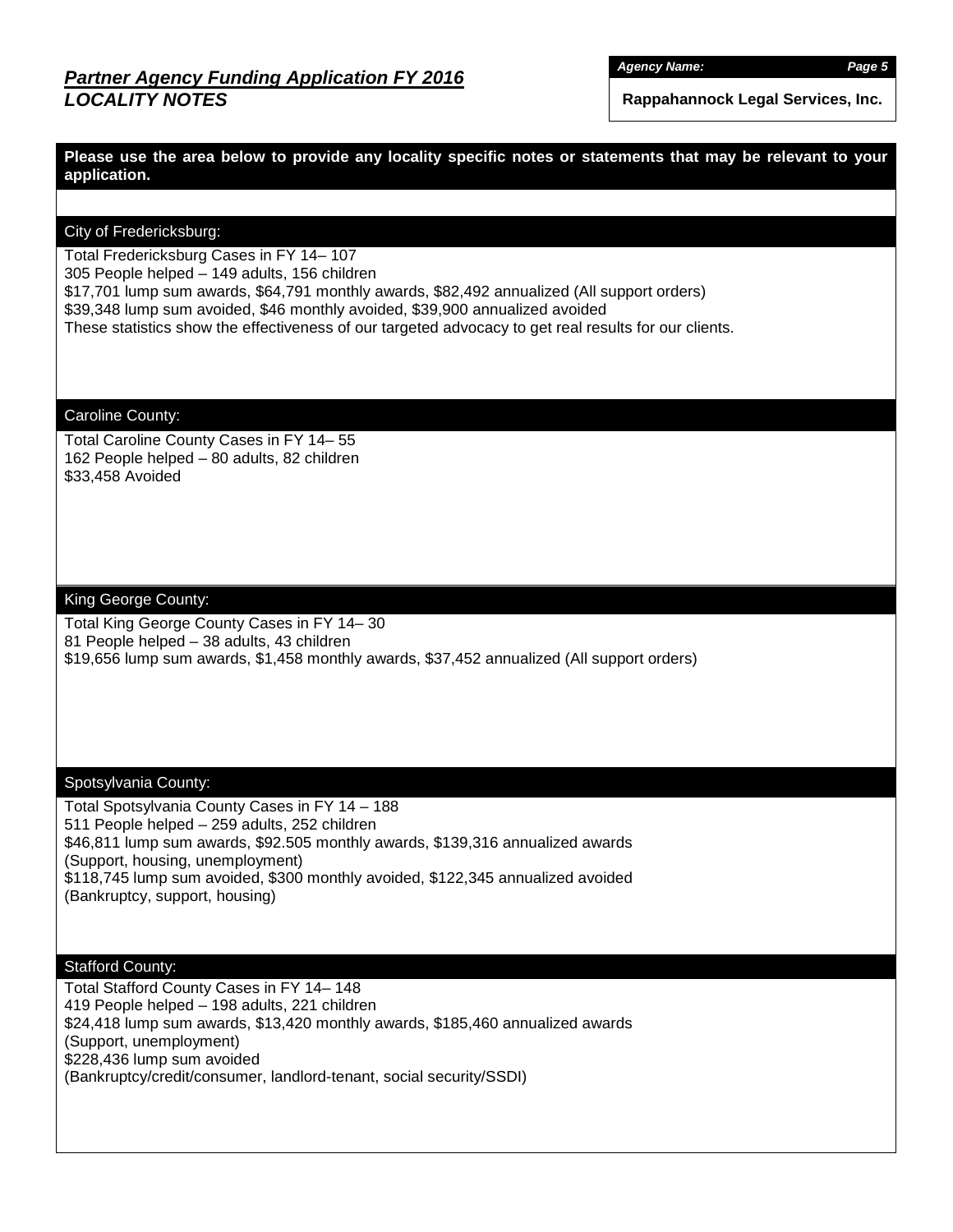*Program Name: Page 6*

**Rappahannock Legal Services, Inc.**

Each agency submitting a funding request must fill out the following pages for each program serving citizens within the region and for which funding is requested. Any incomplete applications or programs that do not have a full application will not be considered for funding. PLEASE do not include any unrequested information. Each locality reserves the right to request additional information once the application has been submitted. **Program Name:** Rappahannock Legal Services, Inc. *Is this a new program?* □ Yes ⊠ No **Program Contact:** Ann H. Kloeckner, Esq. The State of Title: Executive Director Telephone Number: | 540-371-1105 Ext. 16 E-Mail Address: | akloeckner@rapplegal.com **1. Program Purpose/Description:** *(the following description should not exceed 10 lines of text)* Rappahannock Legal Services, Inc. (RLS) represents poor people who cannot afford a lawyer. We offer free, highquality legal assistance in civil legal matters, like domestic violence protective orders, custody, visitation, child and spousal support. Also, we represent poor people who have been wrongfully denied their right to benefits, such as unemployment. We produce a housing rights guide every year to advise the community about their rights as tenants or homeowners facing eviction or foreclosure. **2. Justification of Need:** *(Please state clearly why this service should be provided to the citizens of the region and why the localities should consider this funding request. If this is a new program, be sure to include the benefit to the region for funding a new request. The following should not exceed 10 lines of text, and should include the most recent data available.)* We are the only agency that offers these services. When we get a protective order, an enforceable support order or get unemployment benefits for a poor client, we help stabilize the community in which our clients live. With their rights protected, our clients become self-supporting citizens and the PD 16 social services system has fewer clients in crisis who use county resources. We assist the court system by representing people who could not otherwise afford a lawyer, smoothing the operations of the court, which would clog up with uninformed litigants who represent themselves if we were not available to assist them. In a difficult economic climate, our efforts have brought in much needed support orders or benefits for your residents. In FY 14, we handled 660 cases, helped 1622 Planning District 16 residents (187 nonresidents), assisting 160 clients in domestic violence cases, and securing the following benefits: \$326,166 in lump sum and annualized child and spousal support awards; \$1,040,193 avoided in bankruptcy, consumer and housing matters; \$93,048 in lump sum unemployment benefits; and \$279,425 in lump sum and annualized SSDI/SSI awards. **3. Program Collaboration:** *(The following should describe, in detail, examples of collaborative efforts and key partnerships between your program and other programs or agencies in the area, and should not exceed 10 lines of text.)* RLS collaborates directly with one organization in PD 16 and has active key partnerships with many others. We are the subgrantee for social service agency Quin Rivers' Supportive Services for Veterans' Families federal grant, helping veterans avoid homelessness by counseling them on their housing rights. Our key partnerships include working with EmpowerHouse (representing some of their clients in need of protective orders and training their shelter staff on legal rights); RCASA (advising their rape crisis clients on family law and immigration matters); Thurman Brisben Center (monthly talks to their residents on tenants' legal rights); Micah Ministries (advising their staff on tenants' legal rights, accepting many referrals from their programs); active participant in Council of Executives, a group of nonprofit leaders which shares best practices in nonprofit governance; active participant in Rappahannock Area Domestic Violence Task Force (area law enforcement, Commonwealth's Attorney and nonprofit groups that work with victims of domestic

violence).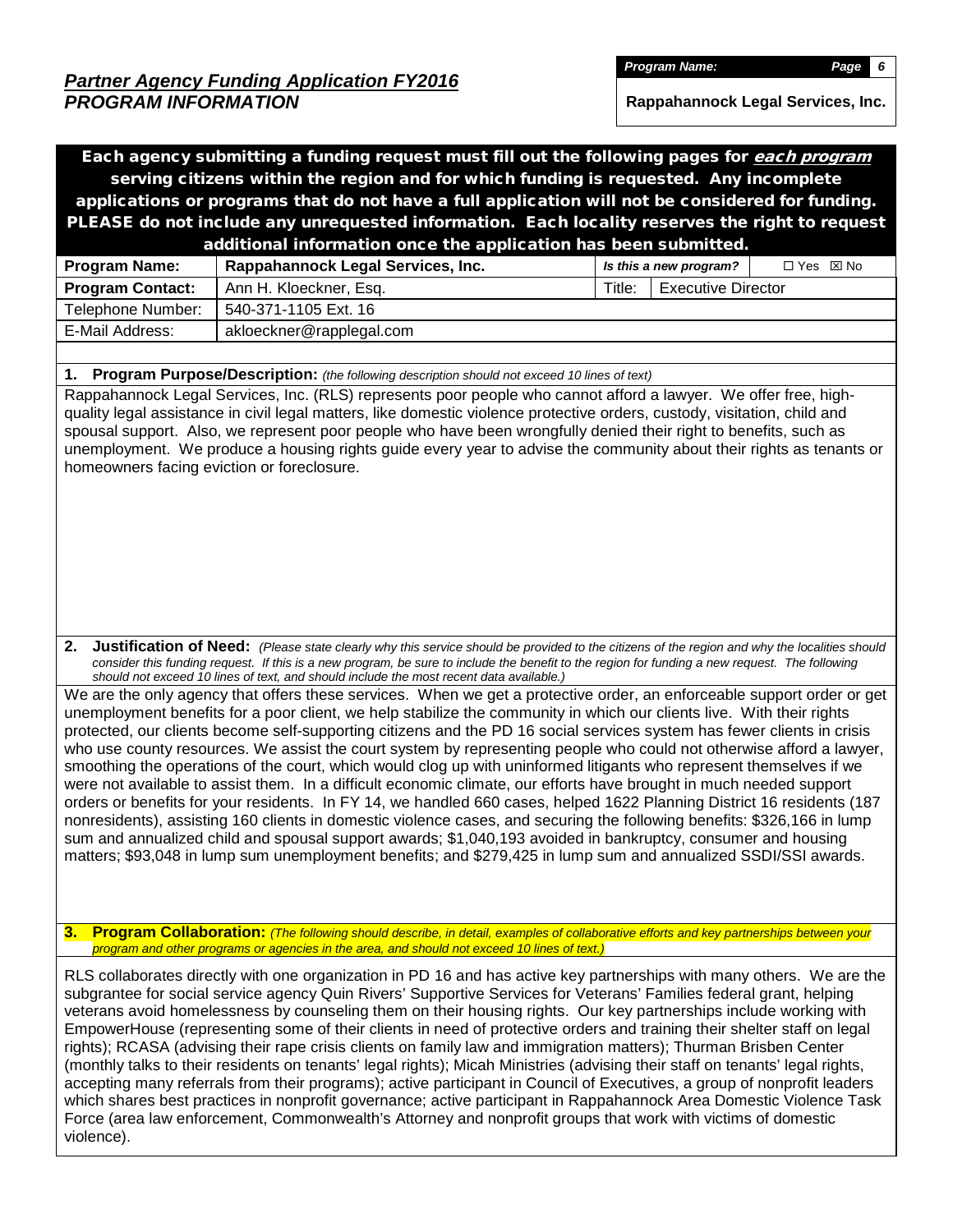**Program Name:** *Page* 

**Rappahannock Legal Services, Inc.**

**4. Program Audience and Service Delivery:** *(The following should describe the program's intended audience or client base and how those clients are served. This should include the location of the service and what geographic areas are served or targeted for service. If your program has specific entry or application criteria, please describe it below. Please do not exceed 10 lines of text.)*

RLS represents people who are under 125% of the Federal poverty guidelines with civil legal matters. According to the 2010 Census, Planning District 16 has 25,829 citizens whose income level makes them eligible for our services. For an average family with one parent and two children, the monthly income limit would be approximately \$1,930. RLS serves all of Planning District 16 (Spotsylvania County, City of Fredericksburg, Caroline County, King George County and Stafford County) from our office in Fredericksburg. In addition, RLS serves all of Planning Districts 9 (Culpeper, Fauquier, Madison, Orange, Rappahannock Counties) from an office in Culpeper and Planning District 17 (The Counties of Lancaster, Northumberland, Richmond, and Westmoreland) and parts of Planning District 18 (Essex, King & Queen and King William Counties) from our Tappahannock office.

**5. Client Fees:** *(Please describe the fees clients must pay for the services provided in this program, and how those fees are determined.)*

Our services are free of charge to our clients. All our clients are at 125% or less of the Federal poverty guidelines. From time to time, grateful clients might donate to RLS, but no fees are charged for our services.

|                                                     | 6. Budget Information: (Please complete the following chart with the financial information for this program. In each area include the dollars |  |
|-----------------------------------------------------|-----------------------------------------------------------------------------------------------------------------------------------------------|--|
| specifically allocated/requested for this program.) |                                                                                                                                               |  |

|                                         | FY2014 Actual | FY2015 Budgeted | <b>FY2016 Projected</b> |
|-----------------------------------------|---------------|-----------------|-------------------------|
| Caroline                                | \$1,500       | \$1,500         | \$1,500                 |
| Fredericksburg                          | \$29,380      | \$29,380        | \$29,380                |
| <b>King George</b>                      | \$4,403       | \$4,403         | \$4,403                 |
| Spotsylvania                            | \$28,684      | \$28,684        | \$28,684                |
| <b>Stafford</b>                         | \$32,445      | \$32,445        | \$32,445                |
| <b>United Way</b>                       | \$67,000      | \$32,062        | \$32,000                |
| <b>Grants</b>                           | \$114,779     | \$97,612        | \$97,612                |
| <b>Client Fees</b>                      | -0-           | -0-             | -0-                     |
| <b>Fundraising</b>                      | \$27,099      | \$15,000        | \$15,000                |
| <b>Other</b>                            | \$146,460     | \$213,976       | \$213,976               |
| <b>Total Program Budget</b><br>for PD16 | \$451,750     | \$455,000       | \$455,000               |

**Please indicate, in detail, reasons for increases or decreases in the amounts requested for FY2016. Include whether these changes come from increases in personnel, benefits, or operating expenses. If an increase is being requested, please describe the impact not receiving an increase would have on the program. In particular, please describe in detail if any increase is sought for new positions or personnel.**

We are seeking no increases in the amounts requested for FY 2016.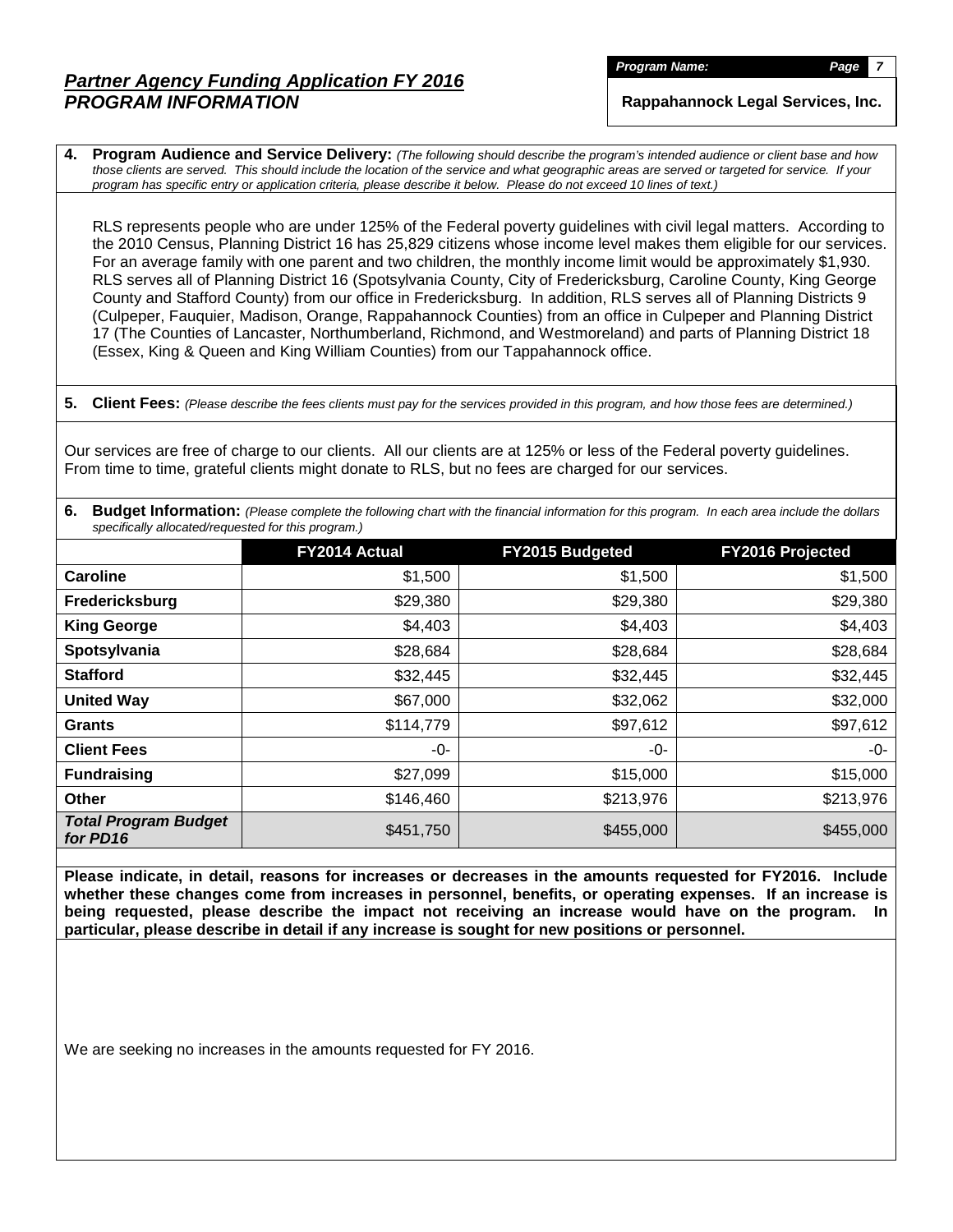*Program Name: Page 8*

**Rappahannock Legal Services, Inc.**

|        | 7. Goals, Objectives, & Evaluation: (Please provide the following information regarding the goals and objectives for your program.<br>Space has been provided for two goals, with two objectives per goal. If your agency is funded by the United Way, please include a copy of your<br>Logic Model for this program as a supplemental attachment. Individual descriptions should not exceed 5 lines of text.) |
|--------|----------------------------------------------------------------------------------------------------------------------------------------------------------------------------------------------------------------------------------------------------------------------------------------------------------------------------------------------------------------------------------------------------------------|
|        | Program Goal 1:                                                                                                                                                                                                                                                                                                                                                                                                |
|        | Provide legal services for victims of domestic violence.                                                                                                                                                                                                                                                                                                                                                       |
|        |                                                                                                                                                                                                                                                                                                                                                                                                                |
|        |                                                                                                                                                                                                                                                                                                                                                                                                                |
|        |                                                                                                                                                                                                                                                                                                                                                                                                                |
|        |                                                                                                                                                                                                                                                                                                                                                                                                                |
|        | <b>Objectives:</b>                                                                                                                                                                                                                                                                                                                                                                                             |
|        |                                                                                                                                                                                                                                                                                                                                                                                                                |
| 1a.    | Provide advice and representation for victims of domestic violence to obtain protective orders against<br>their abusers.                                                                                                                                                                                                                                                                                       |
|        |                                                                                                                                                                                                                                                                                                                                                                                                                |
|        |                                                                                                                                                                                                                                                                                                                                                                                                                |
|        | Provide advice and representation for victims of domestic violence to obtain enforceable orders of child                                                                                                                                                                                                                                                                                                       |
| $1b$ . | and spousal support against their abusive partner.                                                                                                                                                                                                                                                                                                                                                             |
|        |                                                                                                                                                                                                                                                                                                                                                                                                                |
|        | Program Goal 2:                                                                                                                                                                                                                                                                                                                                                                                                |
|        | Provide legal services for indigent clients who were wrongly denied unemployment benefits.                                                                                                                                                                                                                                                                                                                     |
|        |                                                                                                                                                                                                                                                                                                                                                                                                                |
|        |                                                                                                                                                                                                                                                                                                                                                                                                                |
|        |                                                                                                                                                                                                                                                                                                                                                                                                                |
|        |                                                                                                                                                                                                                                                                                                                                                                                                                |
|        | Objectives:                                                                                                                                                                                                                                                                                                                                                                                                    |
|        |                                                                                                                                                                                                                                                                                                                                                                                                                |
| 2a.    | Provide advice and representation for those who were wrongly denied unemployment benefits.                                                                                                                                                                                                                                                                                                                     |
|        |                                                                                                                                                                                                                                                                                                                                                                                                                |
|        |                                                                                                                                                                                                                                                                                                                                                                                                                |
|        |                                                                                                                                                                                                                                                                                                                                                                                                                |
| 2b.    | Provide advice and representation for indigent clients to obtain back awards and monthly continuing<br>awards of unemployment benefits that were wrongfully denied to them.                                                                                                                                                                                                                                    |
|        |                                                                                                                                                                                                                                                                                                                                                                                                                |
|        |                                                                                                                                                                                                                                                                                                                                                                                                                |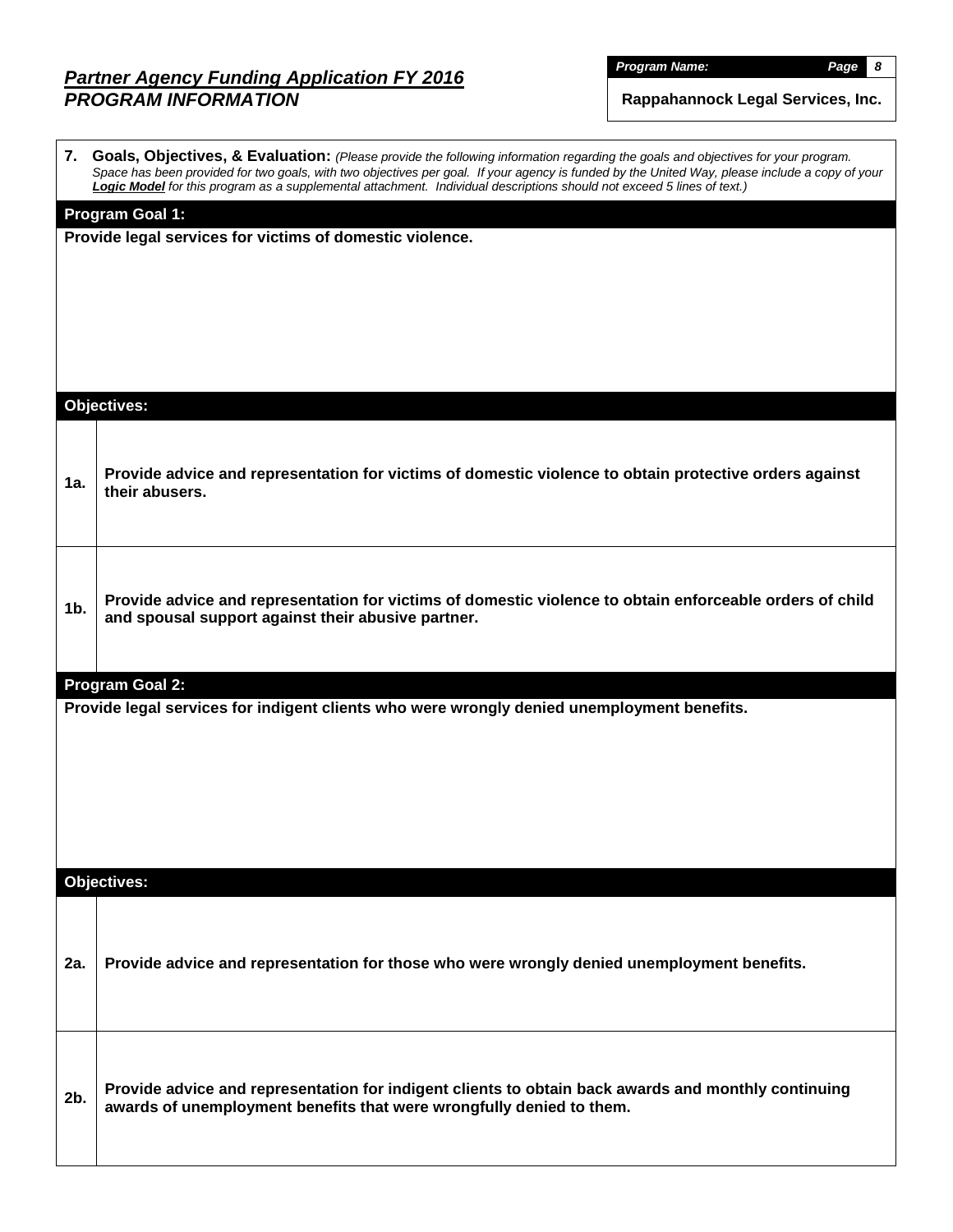*Program Name: Page 9*

**Rappahannock Legal Services, Inc.**

|                                          | Evaluation Method: (Please describe the method used to measure the above goals/objectives. Please do not exceed 10 lines of text.)                                                                                         |
|------------------------------------------|----------------------------------------------------------------------------------------------------------------------------------------------------------------------------------------------------------------------------|
| awards received.                         | We will evaluate our goals and objectives by the data we collect regarding the number of clients represented<br>on domestic violence matters, the dollar amount of child support, spousal support and unemployment benefit |
| 8.                                       | Outcome Data: (Please give the most recent outcome data for the objectives above. Indicate below what time period the data covers.)                                                                                        |
| <b>Data Collection Period:</b>           | FY 2014                                                                                                                                                                                                                    |
| Objective 1a.                            |                                                                                                                                                                                                                            |
|                                          | Represented 160 victims of domestic violence.                                                                                                                                                                              |
| Objective 1b.                            |                                                                                                                                                                                                                            |
|                                          | Obtained enforceable orders for child support and/or spousal support in the amount of \$33,000 in back child<br>and spousal support and \$24,000/month, annualized to \$325,000 in ongoing support.                        |
| Objective 2a.                            |                                                                                                                                                                                                                            |
| Advise 23 clients in unemployment cases. |                                                                                                                                                                                                                            |
| Objective 2b.                            |                                                                                                                                                                                                                            |
| monthly payments.                        | Obtained enforceable orders for back benefits as well as monthly awards, totaling \$93,000 including \$2,900 in                                                                                                            |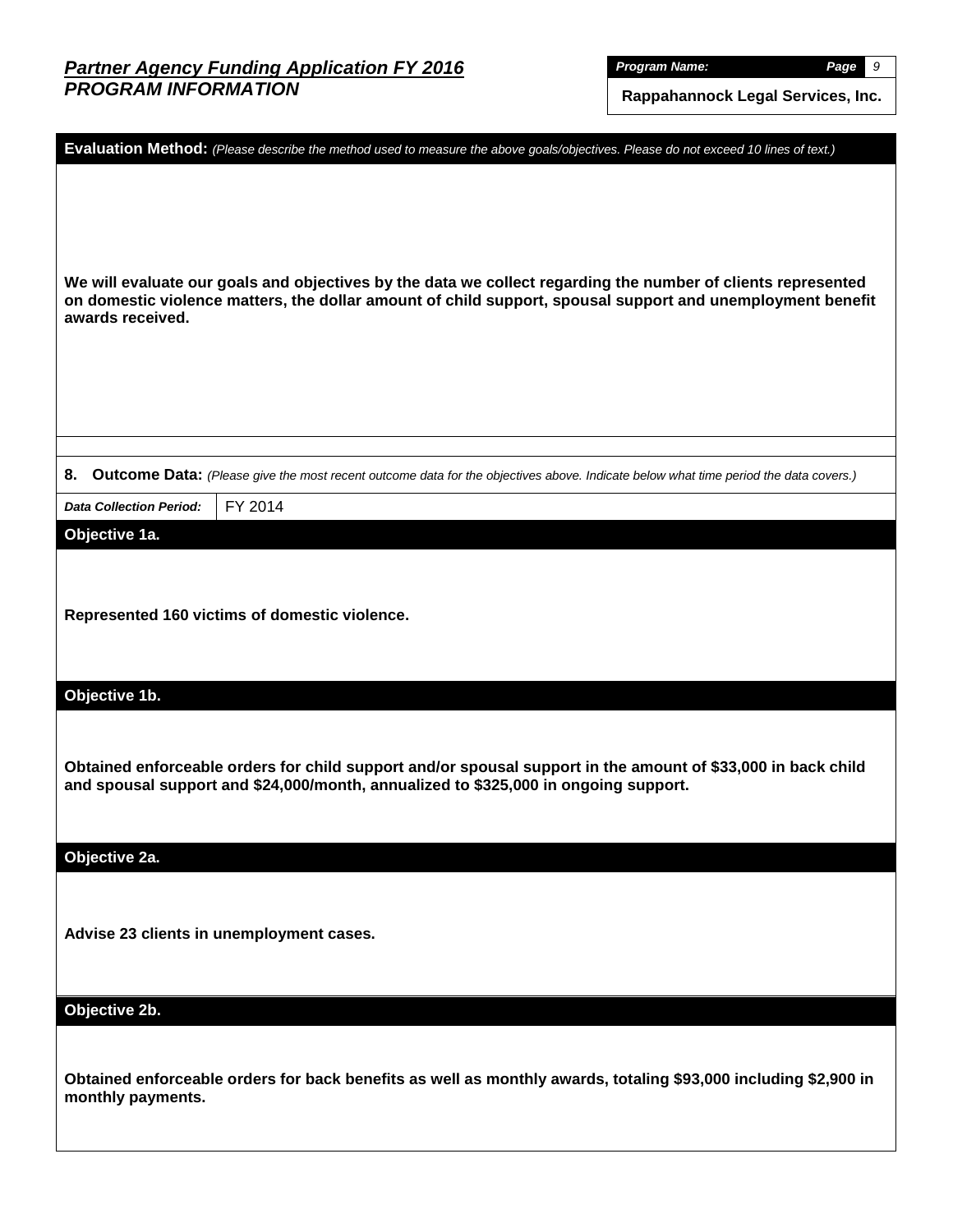*Program Name: Page 10*

**Rappahannock Legal Services, Inc.**

**9. Program Goal Updates:** *(Please provide a brief description of the current status of your program goal(s), given your outcome data. For example, if reported data was well below the stated outcome measure, please indicate why you feel that is the case. Also, include how your outcome data will influence or modify the program for the upcoming fiscal year. These descriptions should not exceed 20 lines of text.)*

#### **Program Goal 1:**

**We continue to see a lot of domestic violence cases in Planning District 16. We prioritize these cases and help not only to stabilize and keep the family safe by obtaining protective orders, but we also seek child support and spousal support to enable the client to regain her financial footing. In the coming fiscal year, we anticipate that the numbers will continue at a high level, due to the continued stressors that the tough economic situation creates. In addition, if the family needs to sort out the issues of child custody and visitation, often a part of the domestic violence case, we are able to provide full assistance to the victim of domestic violence so that the family is protected while allowing whatever visitation is in the best interests of the children. Also, we assist the domestic violence victim with other legal assistance, such as housing and immigration representation, when needed.**

#### **Program Goal 2:**

**In the recent difficult economic situation, unemployment benefits cases are vitally important to struggling individuals. We are hoping to take a similar number of cases in this area in the following fiscal year, in order to assist at-risk residents of Planning District 16 who have lost their jobs.**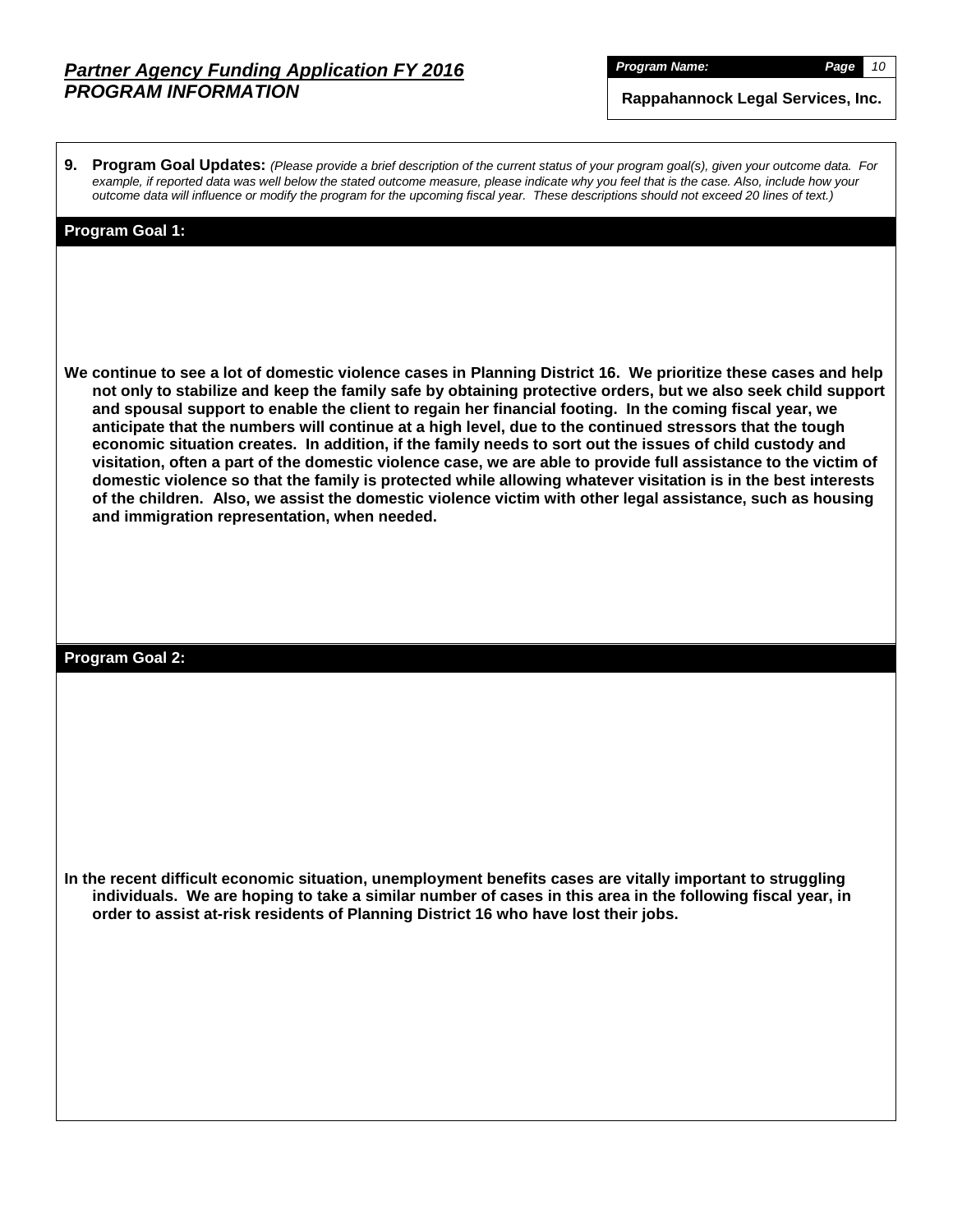*Program Name: Page 11*

**Rappahannock Legal Services, Inc.**

**10. Community Impact:** *(Please provide at least two examples of how your services have impacted members of our community. This description should not exceed 20 lines of text.)*

Jennifer, our client, was never married to her boyfriend Jake, but they were engaged at one point and cohabited for over 12 months until the last domestic violence incident took place. Jennifer had three minor children from her previous relationship who were residing with her and the abuser. On the night of the incident, Jennifer and Jake got into an argument and Jake pinned her down to the floor and repeatedly punched her and kicked her. When she fled to the bathroom, he followed her and locked the door behind him and kicked her into the bathtub and kept kicking her when she tried to get up. Then he choked her and she passed out. She was taken to the hospital that night and suffered multiple cuts and bruises. An RLS staff attorney successfully obtained a protective order for client for the maximum time of two years.

"George" is a 60 year old man who worked for the same utility company for years. He was initially hired to work in the air conditioning department, but that soon changed. George began to notice the company laying off numerous people. The supervisor in the air conditioning department was fired, and soon after, George was moved to the Services Department where that boss ended up quitting. George was then moved to the plumbing department from where he was eventually fired because he "couldn't get under houses quick enough." Prior to being fired, George noticed management being very petty, writing up small things just to have a reason to fire him.

Initially, George was denied unemployment benefits, just as his co-workers who were previously fired had been. No one was receiving any benefits from this company.

RLS stepped in to assist George and obtain unemployment benefits to which he was entitled. The recording that was left on George's answering machine firing him was submitted to the courts, which ultimately led to George's unemployment benefits being granted. No one else was able to get unemployment benefits from this company after being laid off.

#### **11. Collaborative Impact:** (Please describe how the community would be impacted if your agency were dissolved or merged with another partner agency. This description should not exceed 20 lines of text.)

Since RLS is the sole agency in PD 16 which provides legal representation to indigents in the civil justice system, if it were dissolved, the entire population of indigent clients would be unable to access the civil justice system in a meaningful way. Confused litigants who would be representing themselves would cause the civil court system to slow down considerably as they struggle to understand what is required of them to present their cases without legal assistance, thus slowing the administration of justice for all who come to the courts for relief. There is no right to a free lawyer in civil matters, so without RLS, these vulnerable clients would be left to figure out a complex system on their own. A domestic violence victim is not her own best advocate; she approaches court with fear of the abuser, his attorney and the system itself, and despite having the law and the facts on her side, may fail to adequately articulate the required elements needed to prove her case as she tries to get a civil protective order, support or custody. A civil justice system without any legal aid agency assisting the most vulnerable in our community would make it impossible to achieve the standard of equal access to justice for all.

If RLS were merged with another partner agency, again, there would be no other agency that could deliver the expertise and critical legal help that a law firm like RLS could achieve. Other partner agencies which might try to take on the task of representing clients would have to hire attorneys, provide malpractice insurance, state bar membership dues and other costs of running a law office, and would have to consider difficult ethics issues such as the requirement of setting up screenings for conflicts of interest and establishing procedures to ensure attorney/client privilege. In addition to the provision of trained legal professionals, RLS has developed a reservoir of goodwill and institutional savvy in the civil justice system over the course of 41 years in the community that would take another agency many years to replicate.